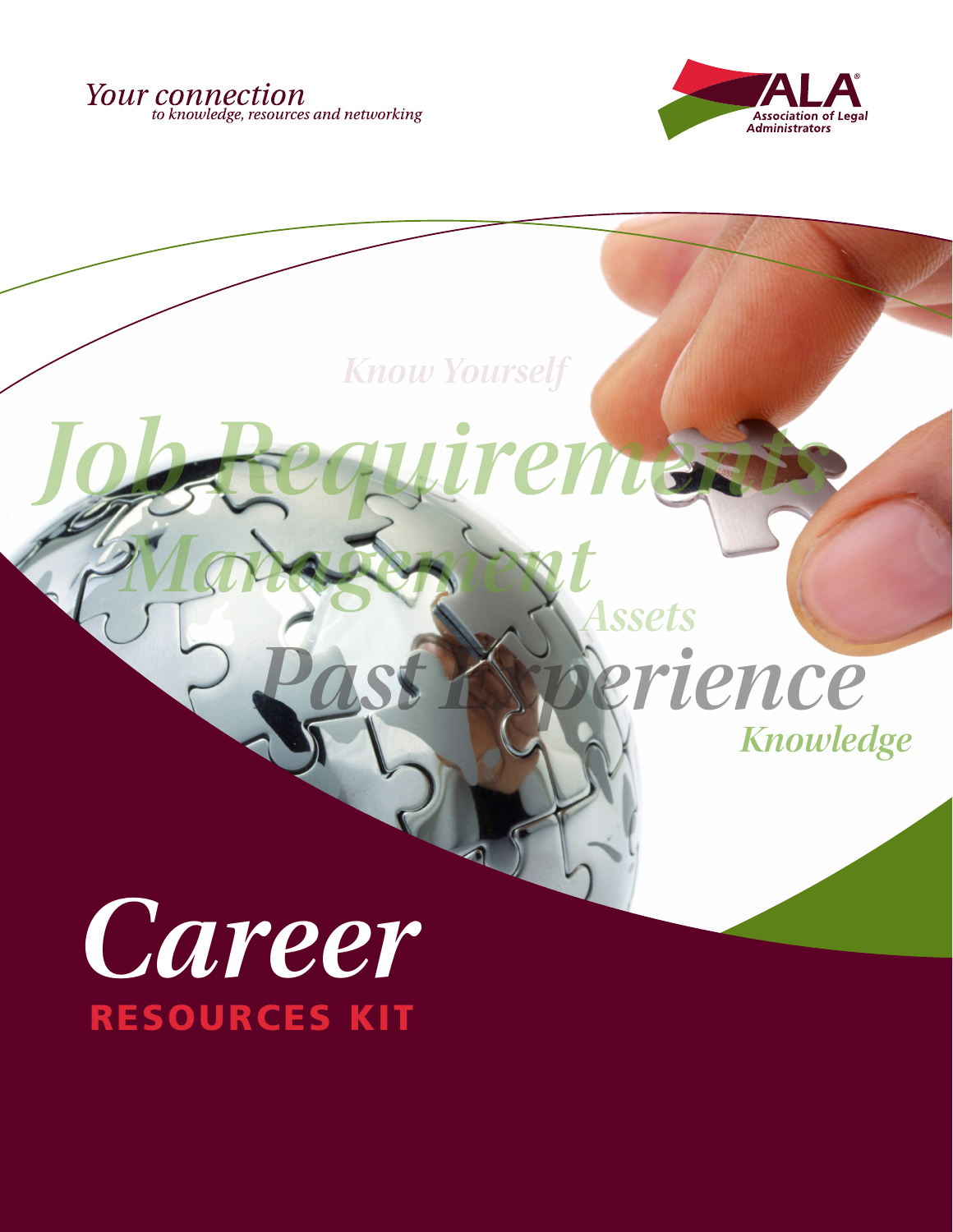## The Association of Legal Administrators' Career Resources Kit is comprised of four sections:

- A pre-hiring guide for law firms and administrators
- A list of administrators job responsibilities
- A sample performance evaluation for legal administrators
- A sample employment agreement

This kit was designed to assist legal administrators and their employer organizations in the selection, hiring, employment, and evaluation processes. We hope this information is valuable to you.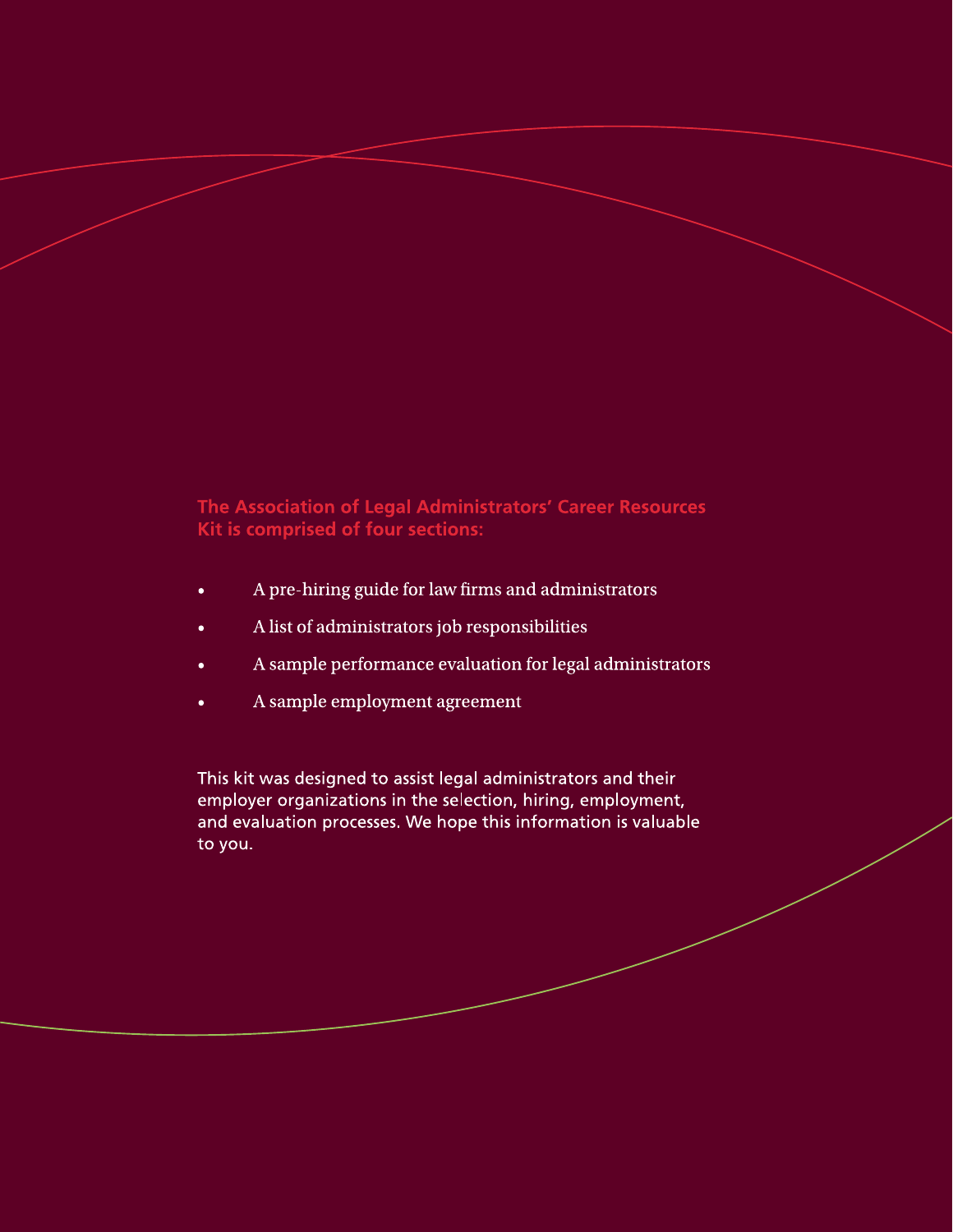## he magnitude of work and responsibility in a law firm or legal organization can be overwhelming. The practice of law itself requires an incredible knowledge base, serious commitment of time, strong drive, and determination. But law firms and law offices are also a business like any other business, where there are many other functions that must be performed efficiently to keep it profitable and to nurture growth. In the legal industry, a legal administrator performs those functions and can be the difference between success and failure for a firm.

**Pre-Hiring** Guide

for Law Firms and Administrators

Each firm is unique in its area of practice, culture, vision, goals for the future, management philosophy, etc. As with partners and attorneys, finding the right match between a law firm or office and a legal administrator is crucial — for both parties. The following guide is designed to help all parties involved in this union identify what they need.

#### **Management**

T

| For the Administrator | The administrator looking for employment in a law firm should begin by<br>getting to know the managing partner, management committee and partners.<br>Together they should discuss the purpose, goals, and responsibilities of the<br>legal administrator. What management areas will the administrator lead? What<br>level of authority does he or she have? What is the level of the decision-making<br>responsibility? What type of results will the administrator be accountable<br>for? What resources are already in place? What new initiatives are planned for<br>the future? Establishing a clear understanding of what is expected will create<br>a smooth transition for everyone and ensure a strong working relationship.<br>This includes learning about the management style and philosophy of the<br>firm. Will there be considerable direction from the managing partners or<br>executive committee, or is the administrator expected to function independently?<br>Does the firm operate under the team approach, or does each area have its own<br>goals and objectives? What is the firm's hierarchy and reporting structure? |
|-----------------------|---------------------------------------------------------------------------------------------------------------------------------------------------------------------------------------------------------------------------------------------------------------------------------------------------------------------------------------------------------------------------------------------------------------------------------------------------------------------------------------------------------------------------------------------------------------------------------------------------------------------------------------------------------------------------------------------------------------------------------------------------------------------------------------------------------------------------------------------------------------------------------------------------------------------------------------------------------------------------------------------------------------------------------------------------------------------------------------------------------------------------------------------------|
| For the Firm          | Firms looking to hire an administrator must first decide what they want from<br>the position. Then they must find an administrator with the knowledge, skills,<br>and abilities to meet the needs of their firm. Firms should also inquire as to what<br>the administrator's career objectives and goals for the future entail. Considering<br>previous work experience, accomplishments, attitude, expectations, educational<br>background, and references will help determine whether a candidate can do the<br>job successfully, and if he or she will fit in with the firm's culture and philosophy.                                                                                                                                                                                                                                                                                                                                                                                                                                                                                                                                          |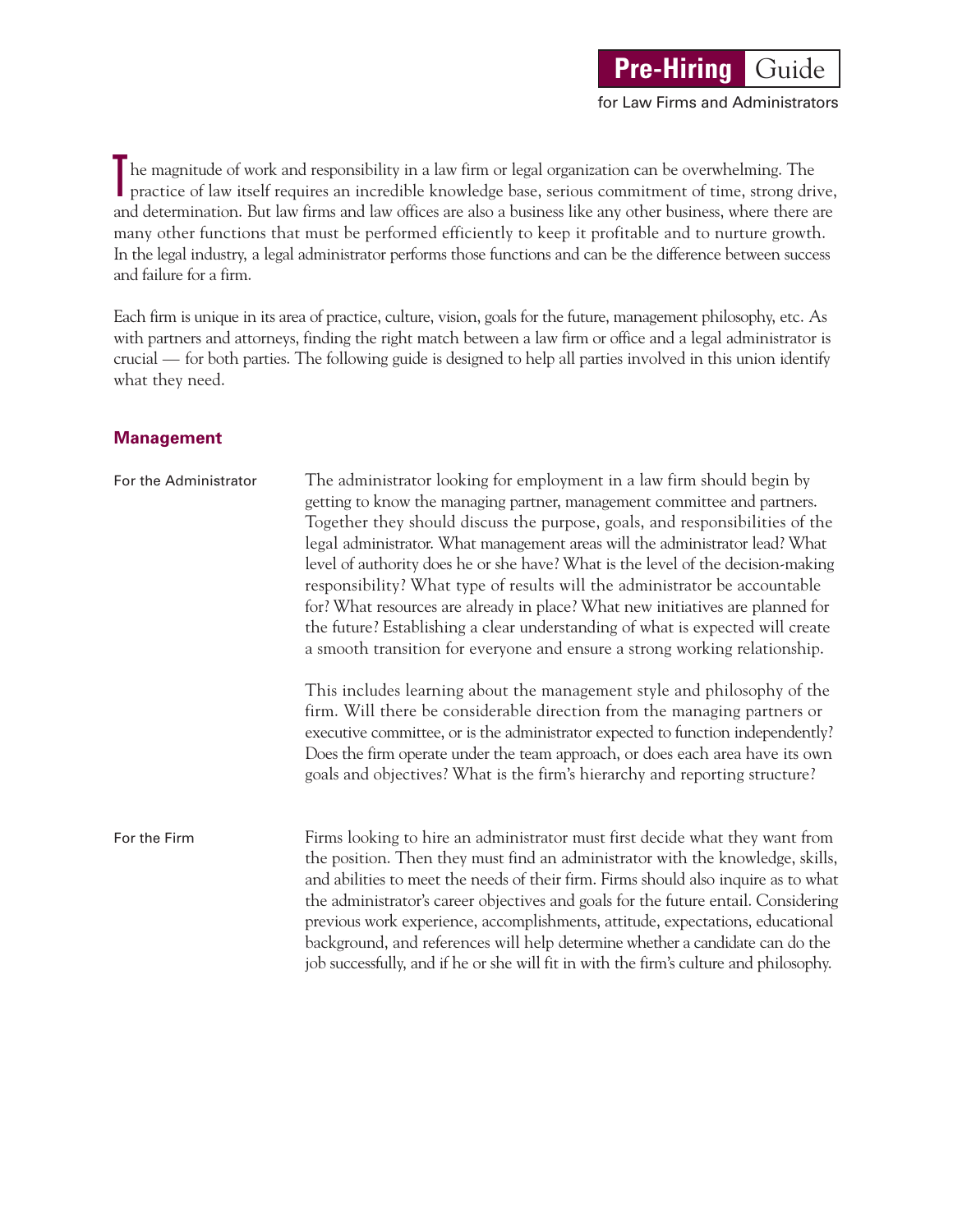**Pre-Hiring Guide** 

for Law Firms and Administrators

## **Past Experience**

| For the Administrator | Has there ever been an administrator in the firm before? Under what circumstances<br>did he or she leave? How many administrators has the firm had? Knowing the<br>firm's administrative history may provide some insight into the organization<br>and its needs.<br>It is also important to find out where the administrator stands in the firm's<br>organizational structure. At some firms, the administrator holds a staff position,<br>while at others he or she is placed at the same level as a partner. This is another<br>factor to consider depending on the administrator's experience level and<br>career goals. |
|-----------------------|------------------------------------------------------------------------------------------------------------------------------------------------------------------------------------------------------------------------------------------------------------------------------------------------------------------------------------------------------------------------------------------------------------------------------------------------------------------------------------------------------------------------------------------------------------------------------------------------------------------------------|
| For the Firm          | In turn, the firm should know about the administrator's past experience.<br>Why did he leave his last job? What is her area of expertise? What style of<br>leadership is the administrator accustomed to? Has he worked independently,<br>or supervised an entire department or departments? Most importantly, does<br>she have the experience in the areas in which the firm needs help?                                                                                                                                                                                                                                    |
|                       | Some administrators, usually called "principal administrators," direct all areas<br>and functions of the law firm or office. They manage all areas including<br>human resources, finance, marketing, technology, facilities, etc. Others, or<br>"functional specialists," have experience in only one of those areas. Knowing<br>its specific needs — someone with a broad range of experience, or someone<br>with specialized knowledge — will help the firm determine the type of<br>administrator to hire.                                                                                                                |
| <b>Assets</b>         |                                                                                                                                                                                                                                                                                                                                                                                                                                                                                                                                                                                                                              |
| For the Administrator | The administrator should know what resources are available within the firm. Find<br>out about the proficiency of the current management and administrative staff<br>and what support they can provide. What is the status of vendor relationships<br>and/or what kind of partnerships have been established? What is the office<br>atmosphere? How are the working conditions? What type of workspace will<br>the administrator occupy, and what equipment is available for his or her use?<br>Does the firm support continuing education and association membership?                                                        |
| For the Firm          | The partners should know whether the administrator can lead and motivate<br>staff, command the respect of lawyers, develop and keep accurate records,<br>manage time wisely, work well with people, and develop a firm spirit and loyalty.<br>As far as the administrator's experience bank, has he or she ever, for example,<br>implemented a 401k program? Planned an office move? Conducted a client<br>survey? Installed a new telecommunications system?                                                                                                                                                                |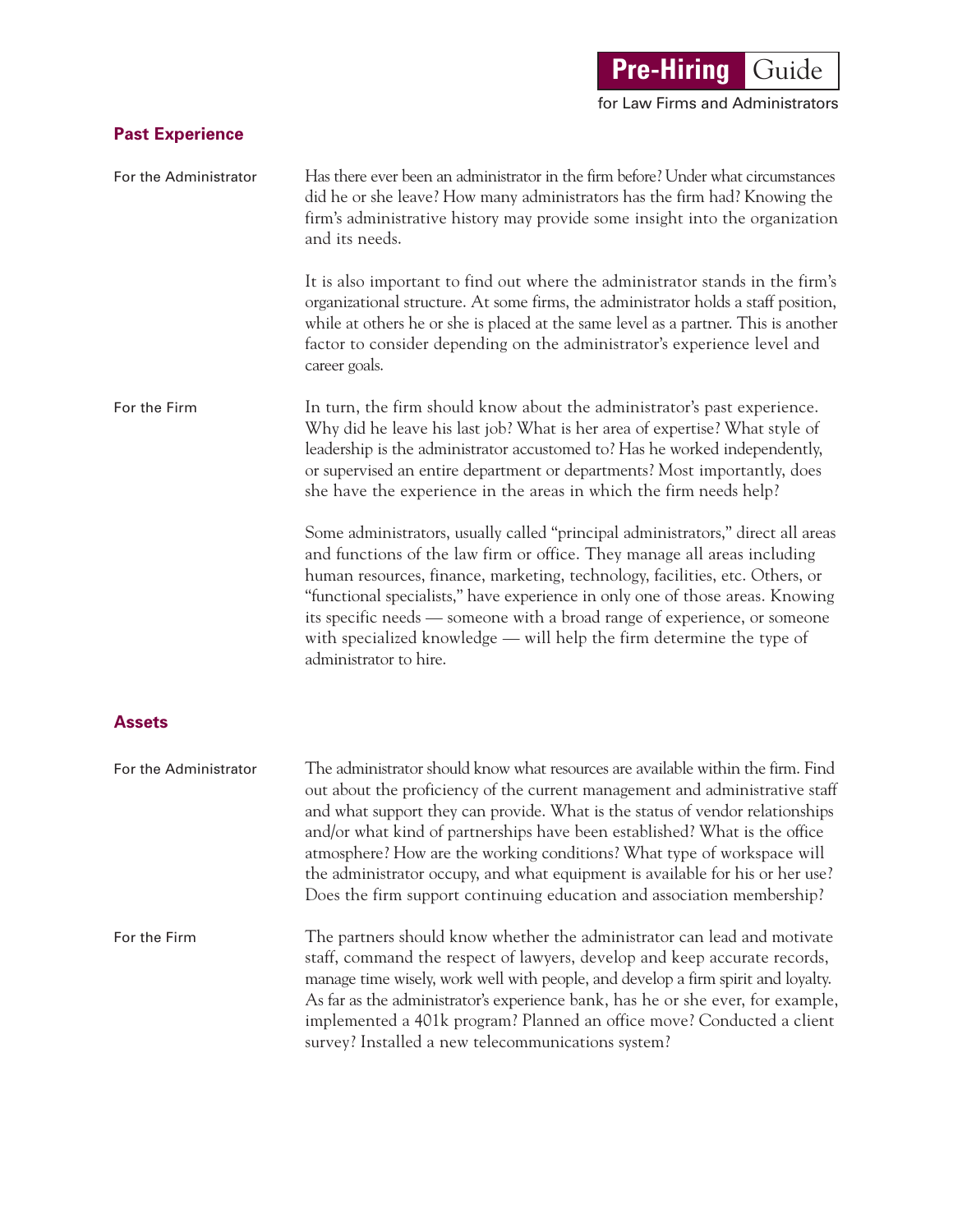## **Job Requirements**

| Descriptions          | A good job description can be mutually beneficial for the firm and the admin-<br>istrator. A thorough, written description of areas of responsibility, objectives,<br>expectations, and authority level provides a clear understanding of the job<br>and helps the administrator decide if he or she is right for the job.                                                                                                                                                                                                                                                                                                                     |
|-----------------------|------------------------------------------------------------------------------------------------------------------------------------------------------------------------------------------------------------------------------------------------------------------------------------------------------------------------------------------------------------------------------------------------------------------------------------------------------------------------------------------------------------------------------------------------------------------------------------------------------------------------------------------------|
|                       | The job description should define specific responsibilities, such as administering<br>the business of the firm, interacting with current department managers, managing<br>the non-lawyer staff, improving the systems, and preparing and managing the<br>budget and finances of the firm. Other things to consider include: Who reports<br>to the administrator? What area of management will the administrator direct —<br>human resources, facilities, finance, technology, all of them? What specific<br>duties are to be performed in those areas? What annual objectives must be met?<br>Are there any special projects that may come up? |
|                       | The more thought and detail given to this description, the better off each party<br>will be, not only during the hiring period, but also throughout the year. The job<br>description continues to be a useful reference tool for evaluations, and should<br>be routinely updated as the job evolves.                                                                                                                                                                                                                                                                                                                                           |
| <b>Know Yourself</b>  |                                                                                                                                                                                                                                                                                                                                                                                                                                                                                                                                                                                                                                                |
| For the Administrator | Both the administrator and the firm will enter into a solid relationship only<br>when they know themselves. The administrator should know what he or she<br>can and cannot do. The administrator should also know the kinds of working<br>relationships with which he or she is comfortable.                                                                                                                                                                                                                                                                                                                                                   |
| For the Firm          | The law firm should know its own management style, the interest it has in<br>good administration, and the reason it wants a legal administrator. A good,<br>open understanding of itself will keep the law firm from hiring the wrong<br>administrator.                                                                                                                                                                                                                                                                                                                                                                                        |
| <b>Conclusion</b>     | Answering the questions provoked by these headings can help set the stage<br>for a successful relationship between the firm and the administrator. The above<br>areas should also be part of an ongoing evaluation as the firm and its adminis-<br>trator evolve and mature through the years. If openness and trust exists, it<br>will be a mutually satisfying experience for both the law firm and its administrator.                                                                                                                                                                                                                       |

**Pre-Hiring Guide** 

for Law Firms and Administrators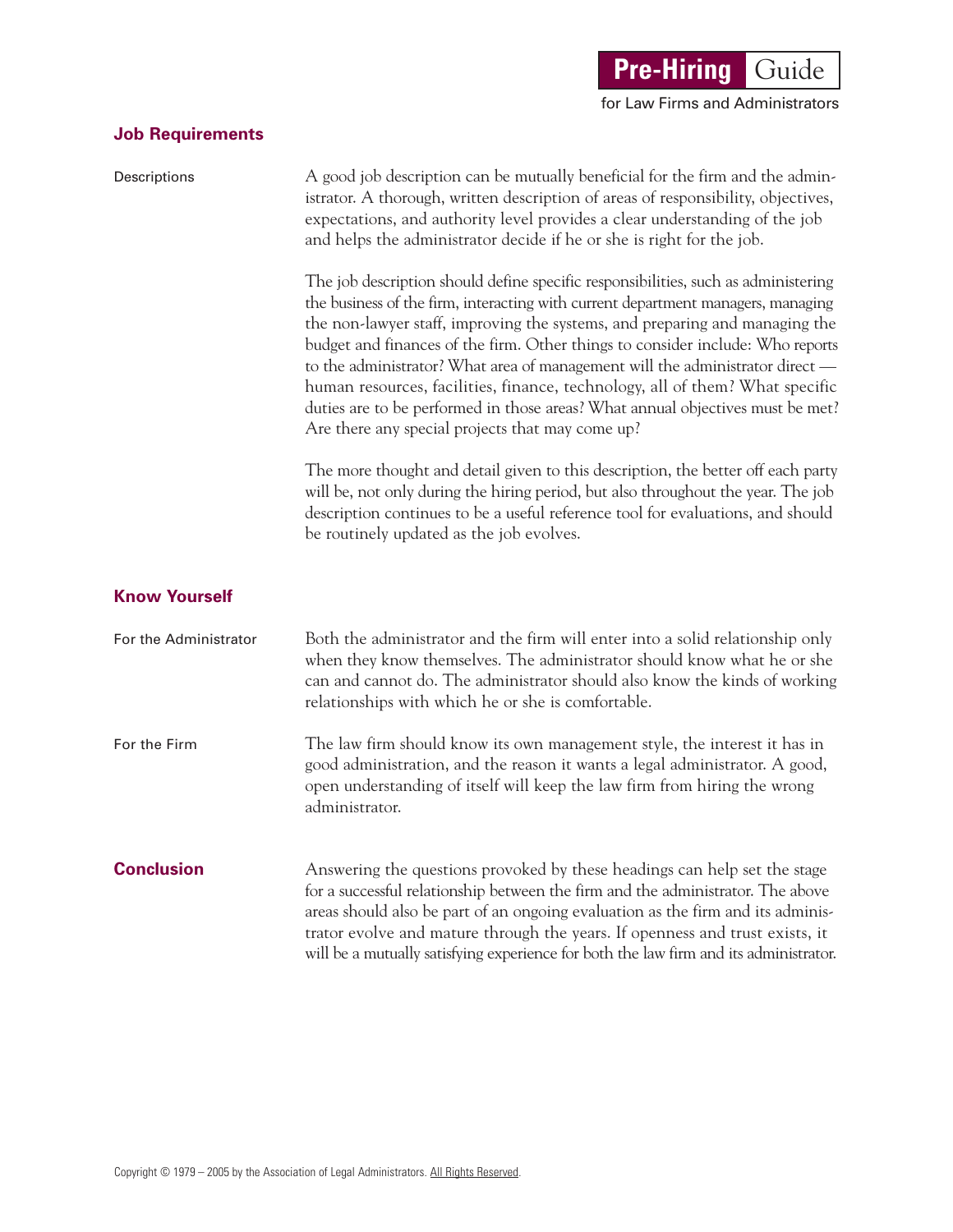#### **Summary of Responsibilities**

Legal administrators manage the key areas of law office operations: human resources, technology, facilities, finance and marketing. In addition, the administrator shares responsibility with the appropriate partners for strategic planning and practice management. He or she reports to the managing partner or the executive committee and participates in management meetings.

#### **Areas of Knowledge**

The Competency-Based Education Job/Needs Analysis sponsored by the Association of Legal Administrators, identifies the body of knowledge needed to perform the legal administration job. According to the study, the legal administrator (whether directly or through a management team) must have knowledge of all of the following:

| Communications and<br><b>General Management</b> | • Written communication skills (e.g., writing memos, policy manuals, proposals, job descriptions)<br>• Interpersonal relations skills (e.g., performance counseling, client contacts)<br>• Oral communication skills (e.g., presentations to staff and attorneys, interactions with clients and vendors)<br>• Knowledge and skill in negotiation techniques<br>• Knowledge of client service strategies (e.g., cross selling, value pricing, serve/product packaging,<br>business process re-engineering)<br>• Knowledge of leadership styles and techniques<br>• Knowledge and skill in conflict management techniques<br>• Knowledge of team development and management principles (e.g., self-directed teams)<br>• Knowledge of organizational development techniques (e.g., change management)<br>• Knowledge of time management strategies (e.g., setting priorities, delegating)<br>• Knowledge of stress management techniques<br>• Knowledge of research techniques (e.g., locating and analyzing information)<br>• Knowledge of marketing techniques, including market analysis and marketing tools<br>• Knowledge of survey methodology (e.g., sampling, survey design)                                                                                                                                                                                                                                                                                                                                                                                                           |
|-------------------------------------------------|---------------------------------------------------------------------------------------------------------------------------------------------------------------------------------------------------------------------------------------------------------------------------------------------------------------------------------------------------------------------------------------------------------------------------------------------------------------------------------------------------------------------------------------------------------------------------------------------------------------------------------------------------------------------------------------------------------------------------------------------------------------------------------------------------------------------------------------------------------------------------------------------------------------------------------------------------------------------------------------------------------------------------------------------------------------------------------------------------------------------------------------------------------------------------------------------------------------------------------------------------------------------------------------------------------------------------------------------------------------------------------------------------------------------------------------------------------------------------------------------------------------------------------------------------------------------------------------------|
| <b>Financial Management</b>                     | • Knowledge of general accounting procedures, systems, terms, concepts and policies, including familiarity<br>with general ledger, general journal entries, cost accounting, fixed asset accounting, accounts receivable<br>and accounts payable<br>• Knowledge of special issues in accounting for law firm operations, including time and billing systems,<br>alternative billing methods, collection procedures, and cost recovery guidelines<br>• Knowledge of payroll and employee benefit procedures and tax and reporting requirements (e.g., Internal<br>Revenue Service Code)<br>• Knowledge of the features and capabilities of automated financial management systems<br>• Knowledge of trust accounting procedures and regulations<br>• Knowledge of banking/investment concepts and types of accounts<br>• Knowledge of legal organization structures and the laws and regulations regarding accounting<br>procedures for each structure, including tax reporting requirements<br>• Knowledge of general tax regulations<br>• Knowledge of financial controls (e.g., division of responsibilities)<br>• Knowledge of budgeting, financial reporting, cash flow analysis and variance analysis<br>• Knowledge of methods of financial analysis, including reading and interpreting financial statements,<br>calculating and interpreting various financial ratios and analyzing comparative financial information<br>across fiscal years<br>• Knowledge of computer-based tools for financial analysis and management<br>• Knowledge of financing methods (e.g., lease vs. buy) |
| <b>Human Resources</b><br>Management            | • Knowledge of procedures and tools for recruiting, selecting and retaining employees<br>• Knowledge of U.S. federal employment laws (e.g., Civil Rights Act of 1991, Americans with<br>Disabilities Act, Fair Labor Standards Act)<br>• Knowledge of workforce demographics and trends<br>• Knowledge of Canadian federal and provincial/territorial employment laws<br>• Knowledge of employee motivational techniques<br>• Knowledge of performance management systems (e.g., appraisal procedures, disciplinary procedures)<br>• Knowledge and expertise in personnel training methods<br>• Knowledge of compensation, employee benefits and reward systems                                                                                                                                                                                                                                                                                                                                                                                                                                                                                                                                                                                                                                                                                                                                                                                                                                                                                                                             |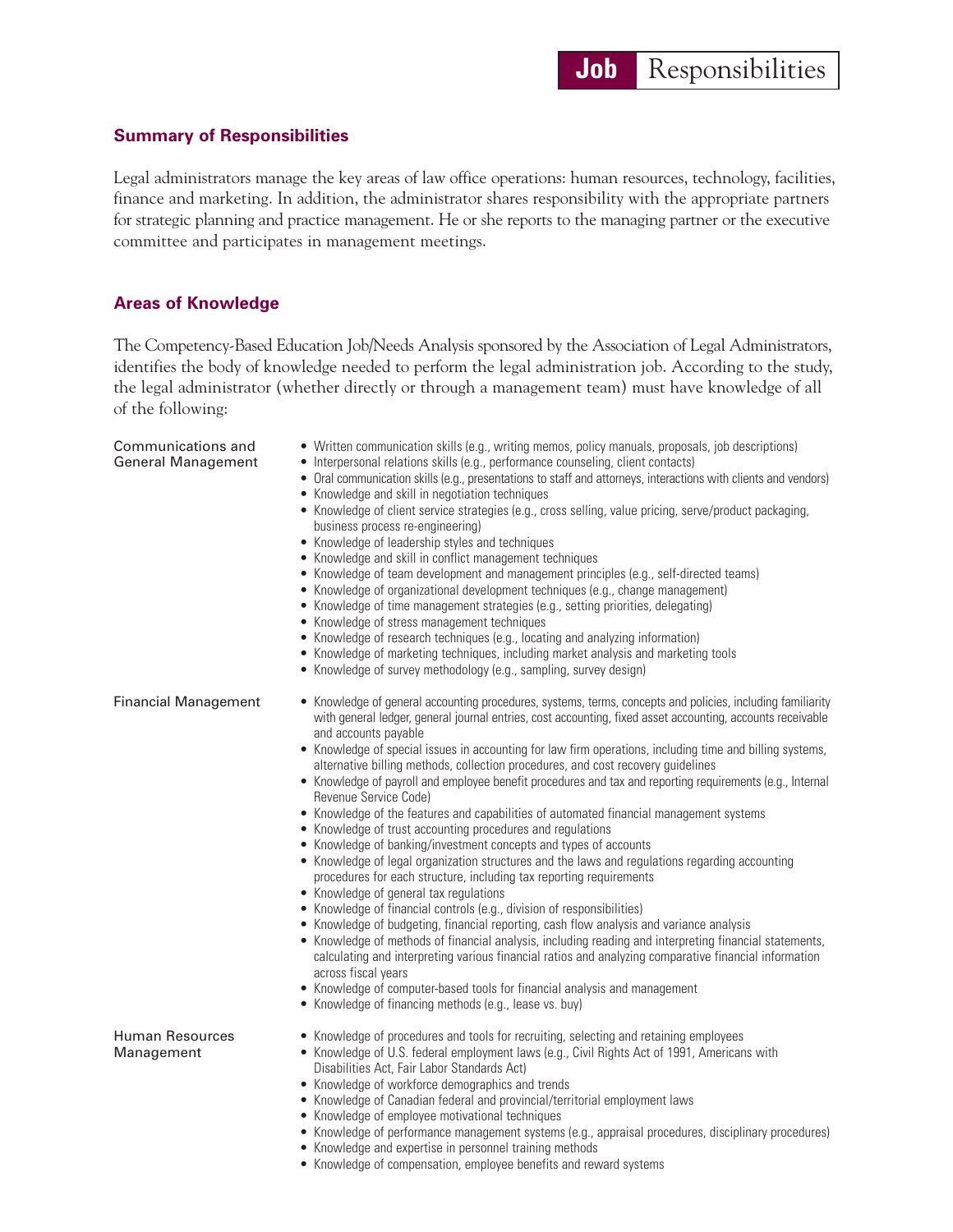|                                        | • Knowledge of U.S. employee benefit laws (e.g., Consolidated Omnibus Budget Reconciliation Act [COBRA],<br>Family and Medical Leave Act [FMLA], Health Insurance Portability and Accountability Act [HIPAA])<br>• Knowledge of Canadian benefit laws (e.g., Canada/Quebec Pension Plan, employment insurance,<br>workers compensation)                                                                                                                                                                                                                                                                                                                                                                                                                                                                                                                                                                                                                                                                                                                                                                                                                                                                                                                                                                                                                                  |  |
|----------------------------------------|--------------------------------------------------------------------------------------------------------------------------------------------------------------------------------------------------------------------------------------------------------------------------------------------------------------------------------------------------------------------------------------------------------------------------------------------------------------------------------------------------------------------------------------------------------------------------------------------------------------------------------------------------------------------------------------------------------------------------------------------------------------------------------------------------------------------------------------------------------------------------------------------------------------------------------------------------------------------------------------------------------------------------------------------------------------------------------------------------------------------------------------------------------------------------------------------------------------------------------------------------------------------------------------------------------------------------------------------------------------------------|--|
| Legal Industry                         | • Knowledge of changes/trends in the legal industry<br>• Knowledge of professional liability issues<br>• Knowledge of ABA Model Rules of Professional Ethics as it pertains to law firm management<br>(e.g., conflict of interest, advertising, client file management)<br>• Knowledge of business insurance<br>• Knowledge of laws and regulations regarding business insurance coverages<br>• Knowledge of Canadian Bar Association and/or provincial law society codes of professional conduct                                                                                                                                                                                                                                                                                                                                                                                                                                                                                                                                                                                                                                                                                                                                                                                                                                                                        |  |
| <b>Office Operations</b><br>Management | Technology/Automation<br>• Skill in using computer systems (e.g., word processing, accessing informational databases)<br>• Knowledge of the features and capabilities of desktop computer and network hardware and<br>software systems, including general purpose packages (e.g., spreadsheets, database programs,<br>and word processing applications)<br>• Knowledge of the features and capabilities of the Internet, web-based technology, and hardware and<br>software systems, including security and confidentiality<br>• Knowledge of the features and capabilities of document assembly and management systems<br>• Knowledge of the features and capabilities of practice support systems (e.g., LEXIS/NEXIS, QUICKLAW,<br>research, document management, litigation support, case management)<br><b>Operations</b><br>• Knowledge of filing systems, records management, and retention requirements<br>• Knowledge of project management<br>• Knowledge of facilities management procedures and techniques<br>• Knowledge of lease/contract agreements<br>• Knowledge of work product quality control procedures and techniques<br>Planning<br>• Knowledge of planning techniques (e.g., strategic, disaster, and business planning)<br>• Knowledge of space assessment, design, and development strategies<br>• Knowledge of Request for Proposal procedures |  |
| <b>Other Job Requirements</b>          |                                                                                                                                                                                                                                                                                                                                                                                                                                                                                                                                                                                                                                                                                                                                                                                                                                                                                                                                                                                                                                                                                                                                                                                                                                                                                                                                                                          |  |
| Knowledge                              | Has knowledge of legal or other professional service organizations, and has<br>experience managing business operations such as human resources, technology,<br>facilities, finance and marketing.                                                                                                                                                                                                                                                                                                                                                                                                                                                                                                                                                                                                                                                                                                                                                                                                                                                                                                                                                                                                                                                                                                                                                                        |  |
| <b>Skills and Abilities</b>            | Can identify and analyze complex issues and problems in management areas and<br>recommend and implement solutions. Can manage office functions economically                                                                                                                                                                                                                                                                                                                                                                                                                                                                                                                                                                                                                                                                                                                                                                                                                                                                                                                                                                                                                                                                                                                                                                                                              |  |

and efficiently, organize work, establish priorities, and maintain good interpersonal relations and communications with lawyers and support staff. Displays excellent supervisory and leadership skills. Demonstrates willingness and ability to delegate.

Education Graduation from a recognized college or university with major course work in business administration or management, finance, human resources, technology, or marketing, or comparable work experience and/or professional certifications, such as Certified Legal Manager (CLM)SM\*.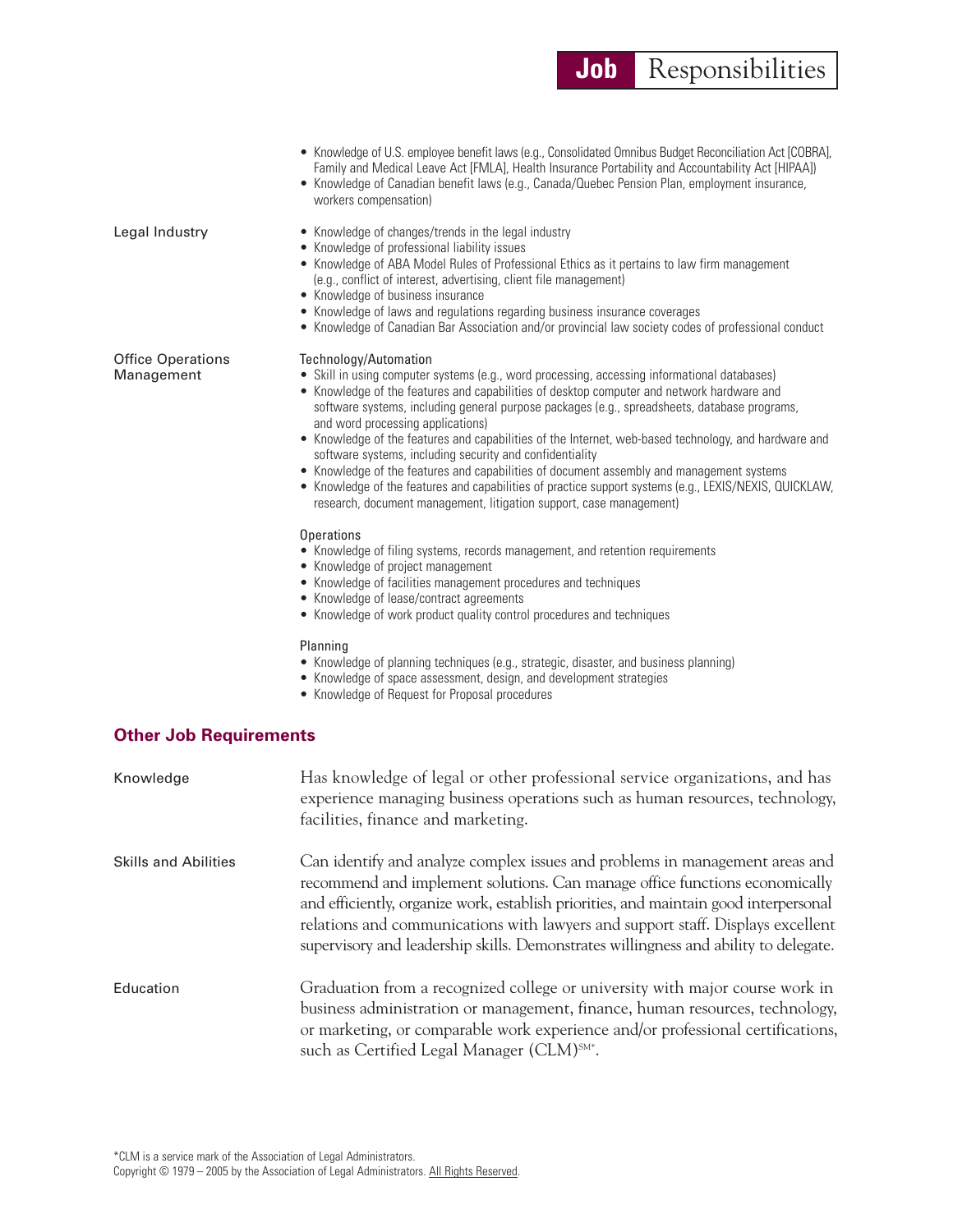## **SAMPLE** Performance Evaluation

for Legal Administrators

Evaluation, as a practice, is a continuing, ongoing, sophisticated process involving both the administrator and the evaluator. It is an opportunity to formally assess performance and work behaviors, and at the same time, identify areas for improvement and set goals for the future. The evaluation is an important part of job satisfaction, for both the administrator and the firm. It must be handled professionally and carefully.

- **Points to consider •** The primary purpose of an evaluation is to document performance and to identify any areas for improvements in performance and/or behavior.
	- Every employee wants to know how well he or she is performing. The closer the evaluation is to the performance, the more effective the evaluation. It is more effective, therefore, to have more frequent evaluations.
	- Performance evaluations should be separated from compensation reviews. When combined, the person evaluated tends to focus only on the compensation, which neutralizes the evaluator's efforts to improve his or her performance. Though separate, the compensation review should be tied to the performance review. This relationship should be explained well before the evaluation.
	- Evaluations should be based on previously determined and clearly understood expectations. It is not appropriate to evaluate someone on a task or responsibility that the person did not know was his or her responsibility. However, no job description or evaluation form is comprehensive enough to identify every possible skill and responsibility. In every job, certain duties and responsibilities are assumed. For instance, for a financial manager, instituting adequate safeguards in the accounting area is assumed, even if it has not been specifically identified. The administrator needs to understand that he or she will be held accountable not only for the specifically identified tasks and responsibilities but for the assumed areas that are integral to the job. In setting goals for the next review period, therefore, only special or added responsibilities and/or duties need to be defined.
	- The more the person being evaluated participates in his or her own assessment, the more effective the evaluation will be. However, the evaluation session should not be solely self-evaluation. The firm has an obligation to identify clearly and communicate its assessment of the administrator's performance.
	- The evaluation must speak with a single voice from the firm. For example, a form showing a compilation of individual partner assessments, reflecting a range of opinions on each skill item, is not a clear indication of how the firm assesses the administrator's performance.
	- When creating evaluation forms, it is important to consider the environment and include certain basic components. Evaluation forms should take into account the following:
		- The evaluation time period.
		- A distinction between results and managerial skills/attributes/characteristics. One can, for instance, achieve short-term results, (e.g., reorganize the file room) but do so in a way that alienates and eventually causes some valuable people to leave the firm. Include a space to identify the satisfactory accomplishments during the evaluation period as well as a space to indicate the skill or proficiency levels in managerial characteristics.
		- If the performance of the administrator is unsatisfactory, include space to clearly identify what the firm expects of the administrator to bring performance to satisfactory levels and the time frame in which this is to be accomplished.
		- Include space for the evaluator and the administrator to date and sign the form. As good practice, the evaluator is encouraged to provide the administrator with his or her own copy of the completed form. Also, the administrator should be allowed to comment or provide his or her own statement (supplement) to the form as part of the evaluation. The supplement should be attached to the document so the evaluator may respond to statements made in the supplement.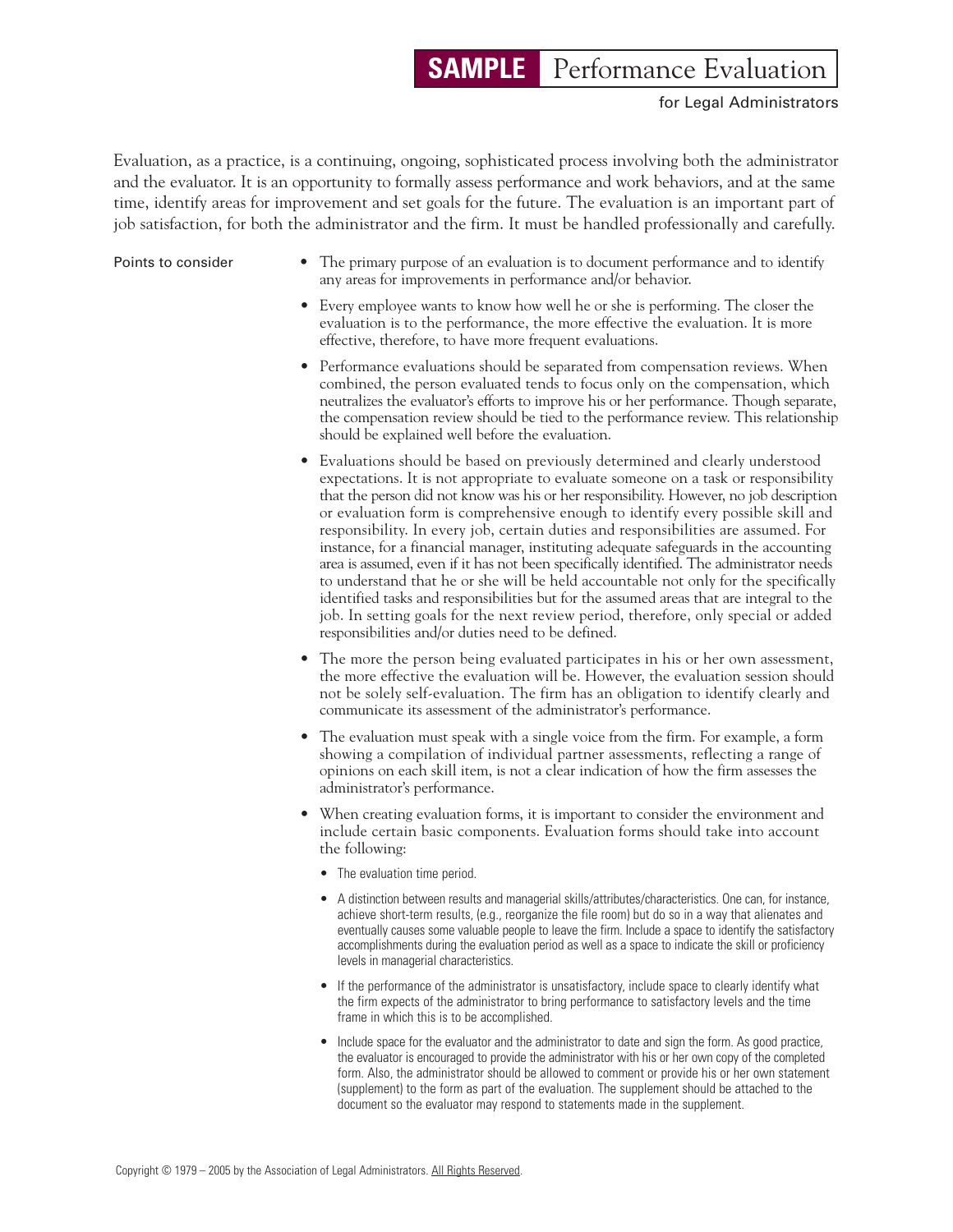| Name                                                                                                                                                                                                                                                                                                                                                                                                                                                                                                           |                                                                                                                                                                                                                                                                                                                                                                                                                      |  |  |
|----------------------------------------------------------------------------------------------------------------------------------------------------------------------------------------------------------------------------------------------------------------------------------------------------------------------------------------------------------------------------------------------------------------------------------------------------------------------------------------------------------------|----------------------------------------------------------------------------------------------------------------------------------------------------------------------------------------------------------------------------------------------------------------------------------------------------------------------------------------------------------------------------------------------------------------------|--|--|
| Title                                                                                                                                                                                                                                                                                                                                                                                                                                                                                                          |                                                                                                                                                                                                                                                                                                                                                                                                                      |  |  |
| For the Period                                                                                                                                                                                                                                                                                                                                                                                                                                                                                                 | To                                                                                                                                                                                                                                                                                                                                                                                                                   |  |  |
| Evaluated By                                                                                                                                                                                                                                                                                                                                                                                                                                                                                                   | Date                                                                                                                                                                                                                                                                                                                                                                                                                 |  |  |
| <b>Managerial Skills</b>                                                                                                                                                                                                                                                                                                                                                                                                                                                                                       |                                                                                                                                                                                                                                                                                                                                                                                                                      |  |  |
| 1. Initiative:<br>Consistently takes the lead in suggesting new approaches;<br>readily volunteers for tasks.<br>Often volunteers leadership; does not always have to be<br>instructed to act.<br>Takes leadership primarily because of job position; does not<br>go beyond minimal expected levels.<br>Fails to assume minimally acceptable levels of initiative.                                                                                                                                              | 6. Human relations:<br>Demonstrates overall excellence in managing staff, including<br>hiring, training, directions, motivation, feedback, authority,<br>and problem-solving.<br>Demonstrates an above-average understanding of effective<br>human resources management.<br>Performs at a level that is usually satisfactory but is not<br>consistently effective.<br>Generally performs at an unsatisfactory level. |  |  |
| 2. Planning:<br>Consistently exercises effective planning techniques to<br>attain firm/department/individual goals by considering:<br>the stated goals and/or objectives; strengths and<br>weaknesses of available support staff; an appropriate<br>assessment of limitations; and determination of specific<br>task assignments.<br>Usually employs planning techniques that are above<br>average in effectiveness.<br>Planning skills are generally adequate.<br>Does not use effective planning techniques. | 7. Efficient use of time:<br>Makes efficient use of time; very productive, meets and<br>exceeds deadlines.<br>Use of time is generally good; generally meets deadlines.<br>Use of time is satisfactory.<br>Poor use of time; does not work to meet responsibilities.<br>8. Responsiveness:<br>Consistently responds promptly and appropriately to<br>requests and deadlines.                                         |  |  |
| 3. Judgment:<br>Judgments are consistently wise and appropriate.<br>Judgments are generally appropriate and well-founded.<br>Judgments are on balance, satisfactory.<br>Judgments are generally poor.                                                                                                                                                                                                                                                                                                          | Generally is responsive; above average.<br>Responds in an adequate and satisfactory fashion,<br>although somewhat inconsistently.<br>Inadequate level of responsiveness.<br>9. Leadership:                                                                                                                                                                                                                           |  |  |
| 4. Attention to detail:<br>Is a "detail" person; all the points are covered; highly<br>organized.<br>Is generally better than average in attending to detail;<br>good organizational skills.                                                                                                                                                                                                                                                                                                                   | Provides strong leadership; instills confidence, trust and<br>sense of strong management; if given the opportunity,<br>should be more involved in other aspects of firm<br>management.<br>Demonstrates leadership qualities, but is not always<br>consistent; level of leadership is generally appropriate                                                                                                           |  |  |
| Attention to detail is satisfactory.<br>Does not pay sufficient attention to detail.<br>5. Dependability:<br>Is consistently dependable; when given a task, you feel<br>confident it will be performed as expected.                                                                                                                                                                                                                                                                                            | for the position.<br>Leads by virtue of the position rather than by leadership<br>qualities.<br>Lacks adequate leadership skills; is not providing necessary<br>direction and control needed by firm.                                                                                                                                                                                                                |  |  |

- Follow through on assignments is not always consistent, but generally better than average.
- Is satisfactory at completing tasks.
- **\_\_\_\_\_** Cannot be relied upon to complete tasks.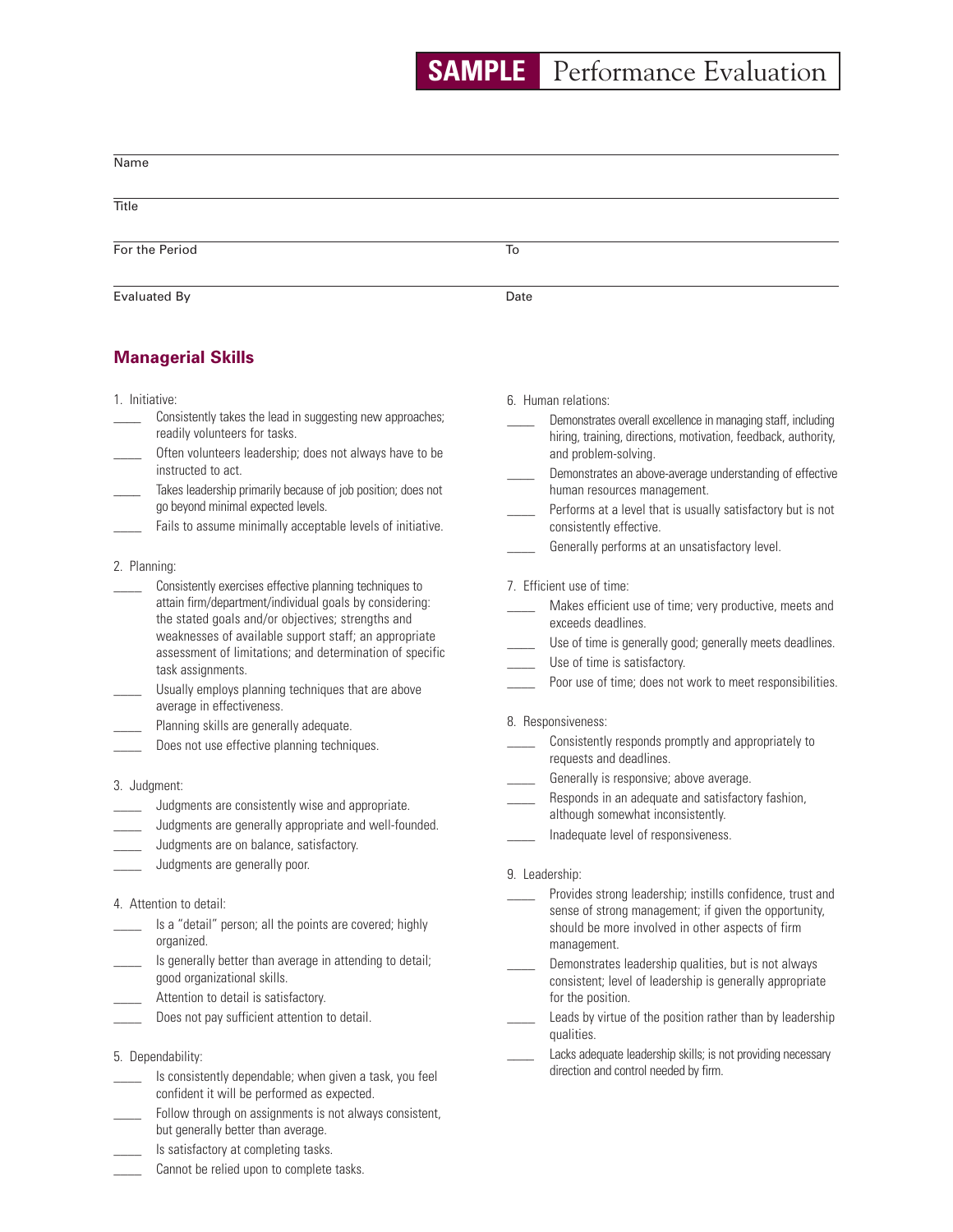## **SAMPLE** Performance Evaluation

### **Performance**

1. Discuss accomplishments of the employee using the objectives set at the last review period.

2. Discuss accomplishments of the employee above and beyond the objectives set at the last review period.

3. Indicate the administrator's primary strengths.

4. Indicate areas for improvement in managerial skills and/or performance.

5. List work objectives and goals for improvement that employee should accomplish by the next review period.

By signing below, I indicate that I have read, participated in the development of, and received a copy of this evaluation.

Employee's signature Date

❑ I **do** intend to attach a supplement. ❑ I **do not** intend to attach a supplement.

**Employee Supplement to Performance Review**

Supervisor's response:

Employee's comments:

Employee's signature Date

Supervisor's signature **Date** Date of the Date of the Date of the Date of the Date of the Date of the Date of the Date of the Date of the Date of the Date of the Date of the Date of the Date of the Date of the Date of the

Supervisor's signature Date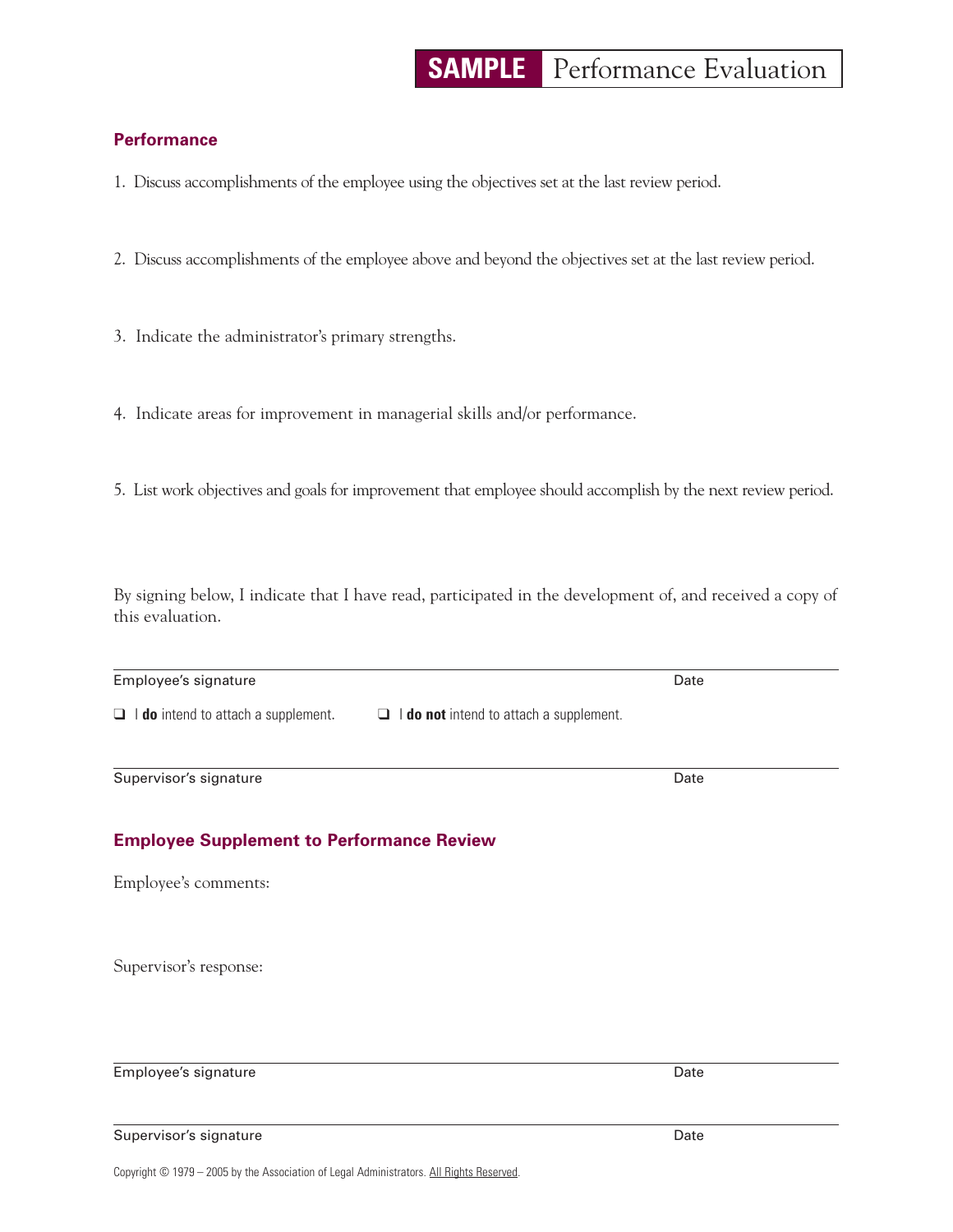*Note: This is a guide to the preparation of an employment agreement between a law firm, government agency, or corporation and a legal administrator. It is important for the administrator to consult with his or her own legal advisor before signing any employment agreement.*

#### **LEGAL ADMINISTRATOR EMPLOYMENT AGREEMENT**

| THIS AGREEMENT made as of this<br>day of | (year), by and between                   |
|------------------------------------------|------------------------------------------|
|                                          | , a partnership/corporation/governmental |
| agency with its principal office at      | hereinafter called "Employer," and       |
| an individual residing at                | hereinafter                              |
| called "Employee."                       |                                          |

WITNESSETH:

WHEREAS, Employer desires to employ Employee as a legal administrator and Employee is willing to accept such employment under the terms and conditions herein set forth;

NOW, THEREFORE, in consideration of the premises and the mutual covenants and agreements herein contained, the parties agree as follows:

| 1. Employment | Employer employs Employee for the term of this Agreement to serve<br>(Employee's title).                                                                                                                                                                                                                                                                                                                                                                                                                                                                                                                                                                                                                                                                                                                                                  |
|---------------|-------------------------------------------------------------------------------------------------------------------------------------------------------------------------------------------------------------------------------------------------------------------------------------------------------------------------------------------------------------------------------------------------------------------------------------------------------------------------------------------------------------------------------------------------------------------------------------------------------------------------------------------------------------------------------------------------------------------------------------------------------------------------------------------------------------------------------------------|
|               | Extent of Service. Employee accepts such employment and agrees that<br>throughout the term of employment hereunder, Employee will devote full<br>time, attention, knowledge and skills to the best of Employee's ability in<br>furtherance of Employee's duties and responsibilities hereunder. Employee will<br>perform the duties assigned, and shall not, during the term of employment<br>hereunder, enter into the service of, or be employed in any capacity or for<br>any purpose whatsoever, by any person, firm, or corporation other than<br>Employer. Nothing herein shall prohibit Employee from investing in or<br>owning all or any portion of any business or businesses in such form or manner<br>as will not require any substantial services by Employee in the operation<br>or affairs of such business or businesses. |
| 2. Term       | The initial term of this Agreement shall be for a period of $\_\_\_$ year(s),<br>commencing as of the <u>same day of success</u> , <u>success</u> , <u>success</u> , (year),<br>and ending on the _______ day of ______________, _______(year). Thereafter,<br>this Agreement shall continue on a year-to-year basis unless terminated by<br>written notice by either party to the other, which notice shall be given at least<br>thirty (30) days prior to the commencement of the next yearly period. For<br>purposes of this Agreement, the word "term" shall mean the initial term<br>of this Agreement plus any extensions or renewals thereof.                                                                                                                                                                                      |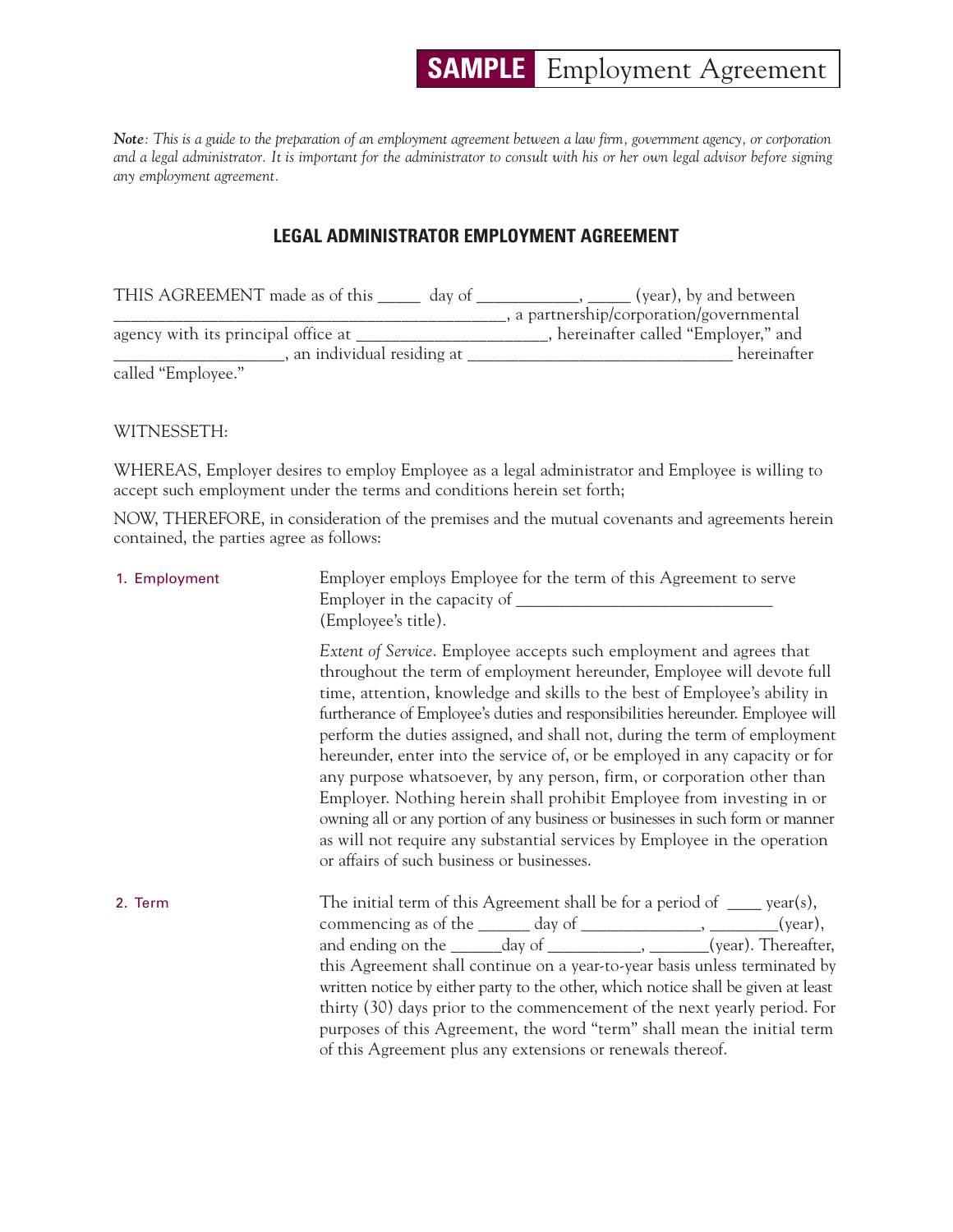| 3. Compensation | As full compensation for Employee's services hereunder, Employer will pay |
|-----------------|---------------------------------------------------------------------------|
|                 | to Employee the following:                                                |

(a) A base salary ("Base Salary") of \$\_\_\_\_\_\_\_\_\_\_\_\_ per year, payable in substantially equal twice-monthly installments during the term hereof. The Base Salary shall be adjusted as of January 1 of each year during the term hereof, commencing January 1, \_\_\_\_\_(year), to maintain the Base Salary at a level comparable to the base salaries of legal administrators of employers substantially similar to Employer and to reflect increases in the cost of living. At a minimum, the Base Salary shall be adjusted as of January 1 of each year during the term hereof, commencing January 1, \_\_\_\_\_(year), by multiplying the Base Salary by a fraction, the denominator of which shall be the Consumer Price Index for All Cities for Urban Wage Earners and Clerical Workers published by the Bureau of Labor Statistics of the United States Department of Labor ("COL Index") for January \_\_\_\_\_(year), and the numerator of which shall be the COL Index for the September immediately prior to each January 1; provided, however, that in no event shall the Base Salary be less than  $\frac{1}{2}$  per year.

(b) In addition to the Base Salary, Employer shall pay the Employee with respect to each twelve-month period of the term hereof a bonus in recognition of Employee's contributions to Employer's profits during the period. Employer shall appoint a committee to determine the amount of the bonus. The bonus shall be paid no later than January 30 of each year of this Agreement.

4. Employee Benefits Employee shall receive the benefits of group health, life, and unemployment insurance, hospital and major medical plans (any such plan or plans to cover Employee's dependents when such dependent coverage is available), and other employee benefits of Employer available generally to Employer's partners or senior level professionals, including any pension or profit sharing plans now in effect, or becoming effective subsequent to the date of this Agreement.

5. Description of Employee shall be responsible for the general management and coordination Employee's of functions commensurate with the Employer's growth and needs. Employee Responsibilities shall be responsible for the formalization of policy in the areas of finance, and Duties personnel and general administration. Employee's authority is derived from the \_\_\_\_\_\_\_\_\_\_\_\_\_\_\_\_\_\_\_\_\_ Committee (hereinafter "Committee"). On all matters that are not within established Employer policies, Employee shall request guidance from the Committee. Employee shall have the right by giving notice at least one week in advance, to meet with the Committee of Employer for the purpose of discussing any problem areas relating to Employee's duties, and to have the Committee specifically define or interpret any procedural difficulties or problems having a direct relation to Employee's duties and responsibilities. After approval of Employer's budget, Employee shall be authorized to discipline, discharge and reassign staff personnel as well as grant them salary increases and to make purchases in allowed amounts under the budget. The Attachment to this Agreement lists the functions and duties that shall be within the scope of Employee's authority.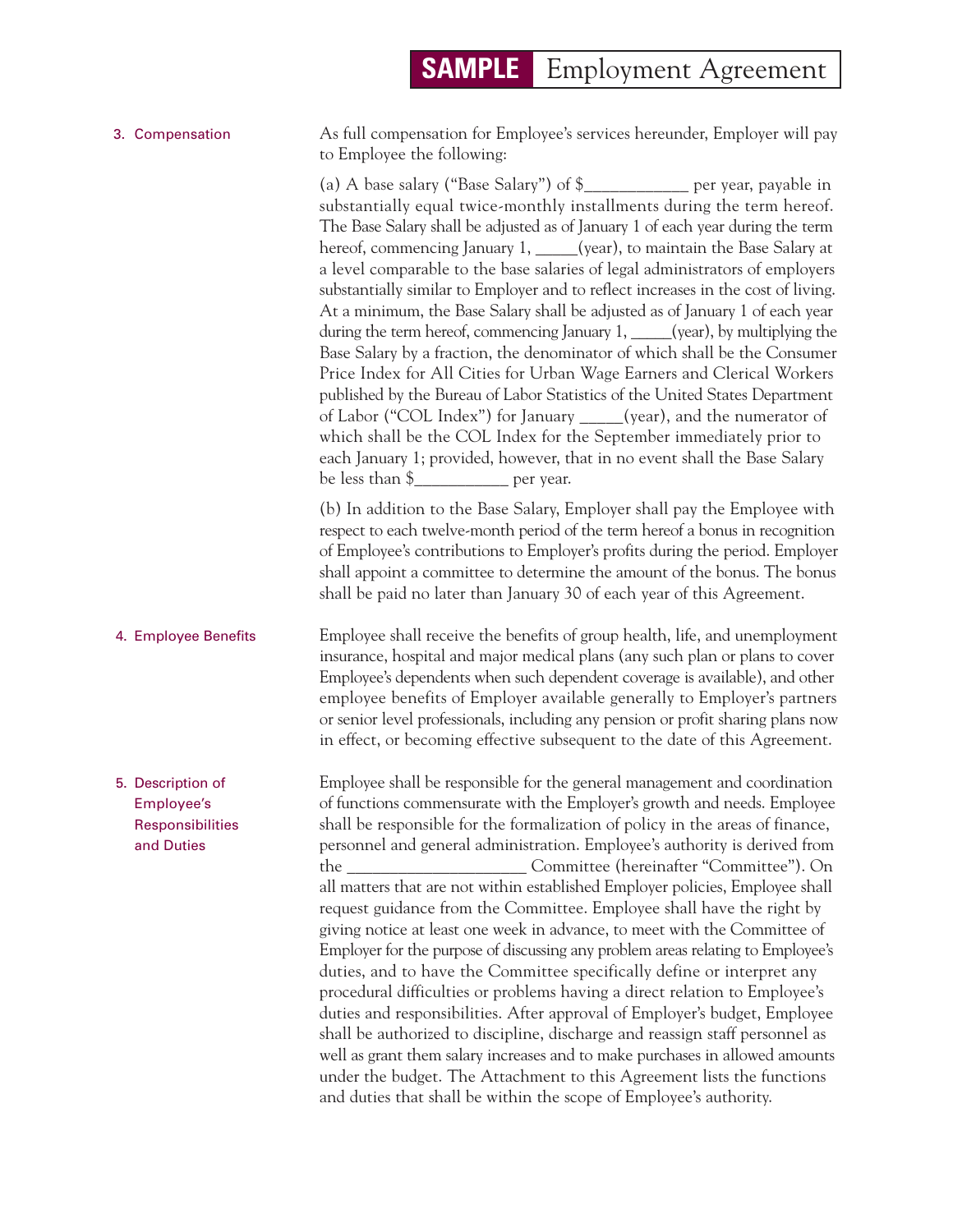| 6. Expense<br>Reimbursements                        | (a) Moving Cost. Employer shall reimburse Employee for all costs incurred by<br>Employee in moving Employee's family, furniture and household goods from<br>the area of Employee's previous employment to the area of Employer's office.                                                                                                                                                                                                                                                                                                                                                                                                                                                                                                              |
|-----------------------------------------------------|-------------------------------------------------------------------------------------------------------------------------------------------------------------------------------------------------------------------------------------------------------------------------------------------------------------------------------------------------------------------------------------------------------------------------------------------------------------------------------------------------------------------------------------------------------------------------------------------------------------------------------------------------------------------------------------------------------------------------------------------------------|
|                                                     | (b) Attendant Real Estate Expenses. Employer shall reimburse Employee for any<br>penalty amount due and payable to any lending institution as a result of<br>the sale of Employee's current residence, such penalty being incurred as a<br>result of the early payment of any loan, or other encumbrance against such<br>residence. Employer shall reimburse Employee for any brokerage commission<br>incurred with respect to the sale of Employee's current residence, and the<br>purchase of a new residence in the area of Employer's office. Employer<br>will additionally, at no cost, provide such legal advice, drafting, or other<br>documentation, as may be necessary in connection with the purchase and<br>financing of a new residence. |
|                                                     | (c) General Expenses. Where budgeted or authorized by the Committee,<br>Employee shall be reimbursed for all reasonable expenses incurred in connection<br>with Employee's performance of responsibilities and after presentations of<br>an itemized account of such expenses.                                                                                                                                                                                                                                                                                                                                                                                                                                                                        |
| 7. Vacation and Sick Leave                          | During the term hereof, Employee shall be entitled to ________ weeks paid<br>vacation for each twelve-month period, the times for such vacation to be<br>determined within the discretion of Employee and the Committee. In addition,<br>Employee shall be entitled to ________ days sick leave for each twelve-<br>month period.                                                                                                                                                                                                                                                                                                                                                                                                                     |
| 8. Termination in Event<br>of Disability or Illness | If __________________________ becomes unable to perform his/her obligations<br>under this Agreement by reason of illness or disability for more than ninety<br>(90) consecutive days, the firm shall have discretion to terminate the<br>Agreement, subject only to the firm's obligation to pay _______<br>for the entire ninety-day period.                                                                                                                                                                                                                                                                                                                                                                                                         |
| 9. Severance Pay and<br><b>Death Benefits</b>       | (a) Severance Pay. If Employee's employment shall terminate for any reason<br>prior to the expiration of the term hereof, other than termination by reason<br>of Employee's death or for cause, Employee shall be entitled to receive<br>severance pay. Such severance pay shall be equal to 20 percent of the last<br>full year's total compensation and shall be payable in four substantially equal<br>twice-monthly installments.                                                                                                                                                                                                                                                                                                                 |
|                                                     | (b) Death Benefits. If Employee's employment hereunder shall terminate<br>by reason of Employee's death prior to the expiration of the term hereof,<br>Employee's estate shall be entitled to receive a death benefit equal to the<br>severance pay amount as provided in subparagraph (a) above. The death<br>benefit amount shall be paid in a lump sum within 30 days after the date<br>of Employee's death.                                                                                                                                                                                                                                                                                                                                       |
| 10. Continuing Education                            | Employee, with the approval of the Committee, shall be entitled no less than<br>annually to attend seminars, or any other continuing education program<br>which will enhance Employee's administrative skills as a legal administrator.<br>All costs incurred by Employee in pursuance of such continuing education,<br>including travel, meals, and lodging, shall be borne by Employer.                                                                                                                                                                                                                                                                                                                                                             |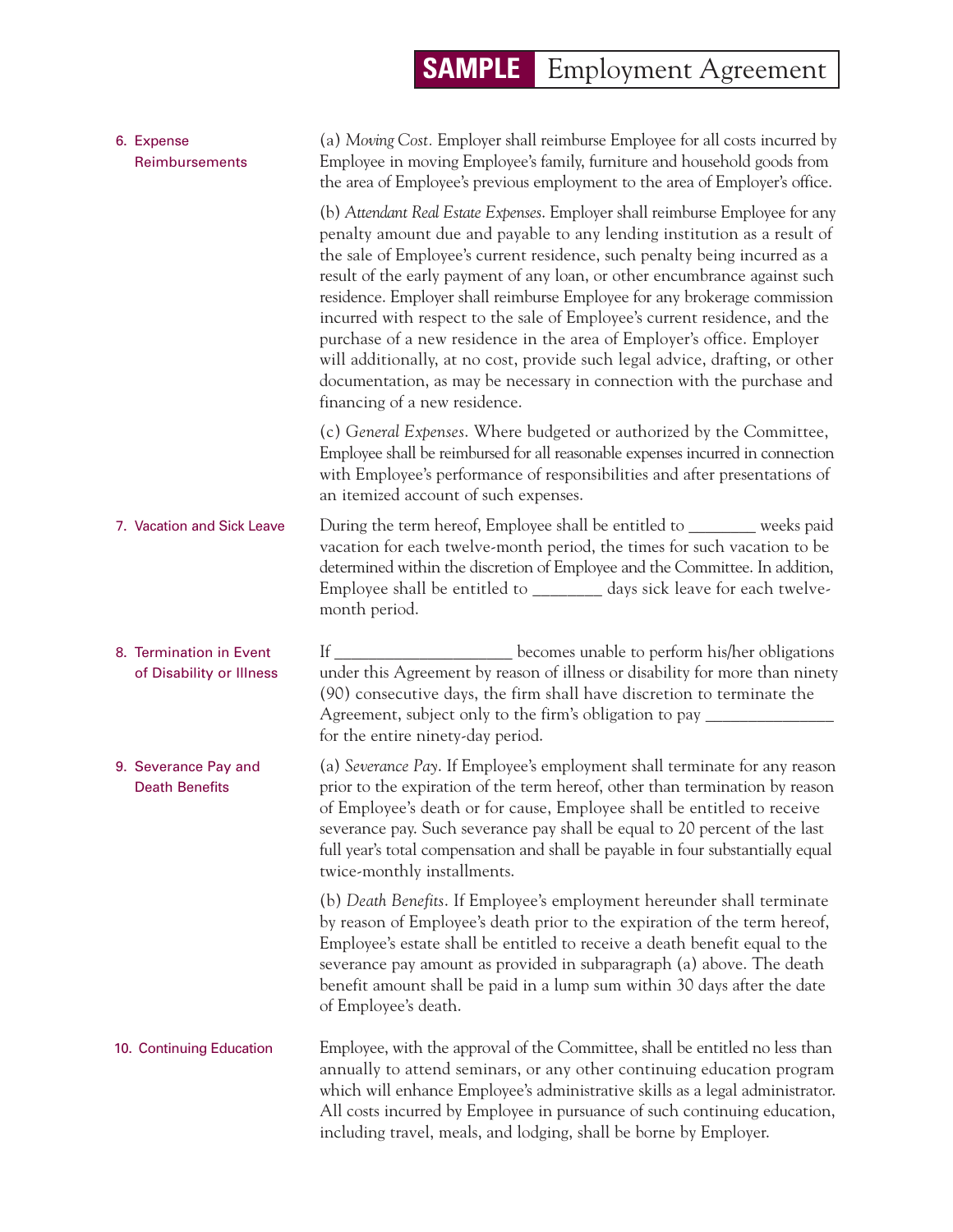| 11. Office and Secretarial<br><b>Service</b>    | Employer shall supply Employee with adequate and convenient office<br>facilities, including such office equipment and supplies as may be needed<br>by Employee. Employer shall provide Employee with secretarial and<br>administrative assistance.                                                                                                                                                                                                                                                  |
|-------------------------------------------------|-----------------------------------------------------------------------------------------------------------------------------------------------------------------------------------------------------------------------------------------------------------------------------------------------------------------------------------------------------------------------------------------------------------------------------------------------------------------------------------------------------|
| 12. Professional Dues                           | Employer shall pay all professional dues payable on behalf of Employee to<br>such associations as are deemed desirable in the opinion of Employee and<br>the Committee.                                                                                                                                                                                                                                                                                                                             |
| 13. Termination Without<br>Cause                | Employer and Employee agree that this Agreement may be terminated by<br>either party at any time effective sixty (60) days from giving of written<br>notice of such termination; provided, however, that termination of this<br>Agreement under this paragraph shall be subject to paragraph $9(a)$ relating<br>to severance pay, and Employee shall still be entitled to severance pay as<br>therein provided.                                                                                     |
| 14. Termination of<br><b>Employee for Cause</b> | Employer may terminate Employee at any time for cause. Grounds for<br>which a termination for cause shall be allowed are: (a) action indicating<br>moral turpitude including the commission of any serious crime; or (b) gross<br>negligence or extreme malfeasance in the performance of the duties<br>described in this Agreement.                                                                                                                                                                |
| 15. Assignment and<br>Enforceability            | This Agreement may not be assigned by Employee; this Agreement shall<br>inure to the benefit of and shall be binding upon the successors and assigns<br>of Employer. In the event Employer should merge, consolidate, or otherwise<br>undergo any type of fundamental change in the form in which it does<br>business or undergoes any change in the character or make-up or overall<br>management, this Agreement shall survive and continue to be binding on<br>Employer or any resulting entity. |
| 16. Entire Agreement                            | No amendment or modification of this Agreement shall be valid and binding<br>unless made in writing and signed by the party against whom enforcement<br>thereof is sought.                                                                                                                                                                                                                                                                                                                          |

IN WITNESS WHEREOF, the parties hereto have caused this Agreement to be duly executed as of the day and year first above written.

**Employer** 

By

**Employee**